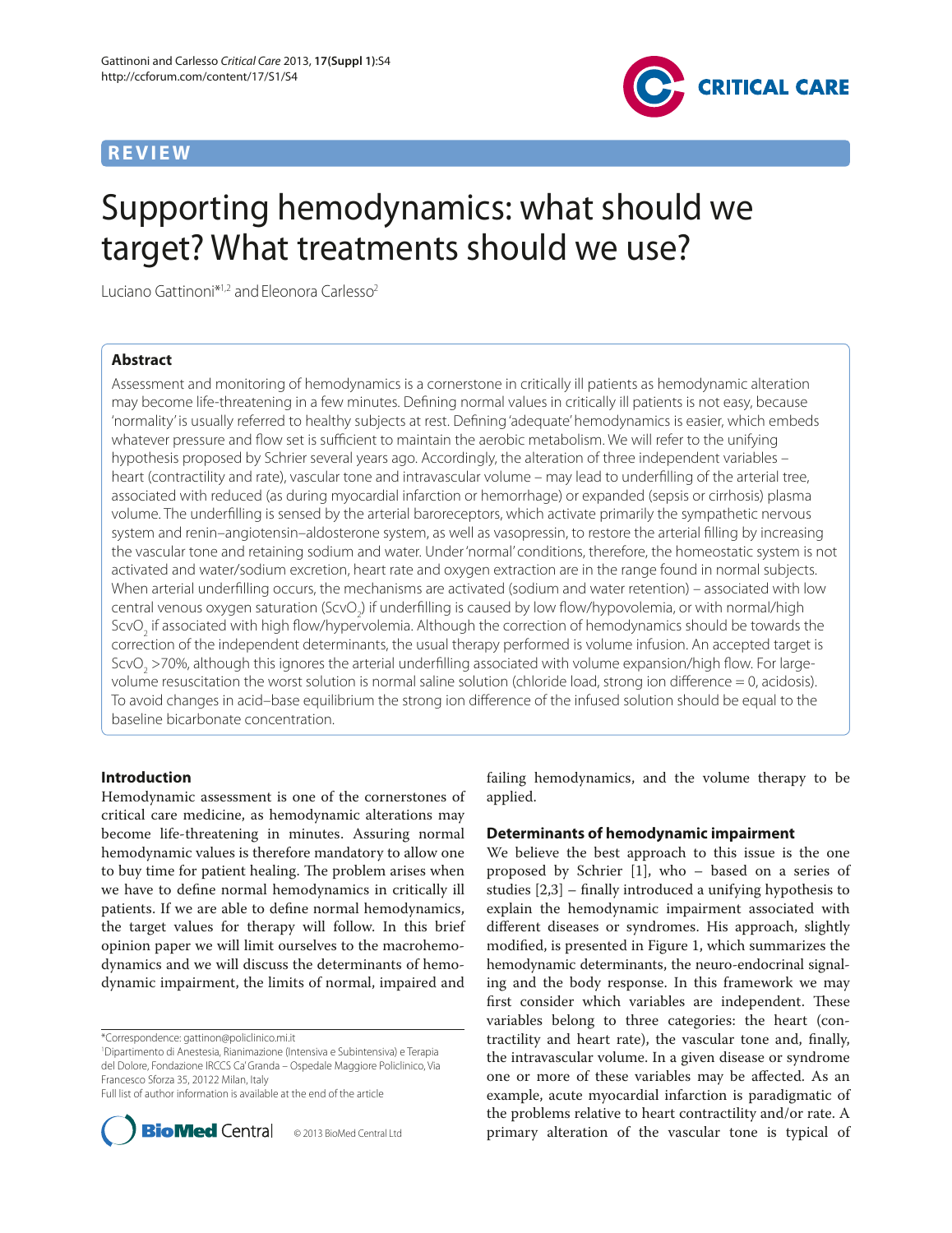

cirrhosis and septic syn drome. A decreased intravascular volume is typical of hemorrhage. In critically ill patients more than one variable may be altered at the same time, as in sepsis where the impairment of heart contractility and the decrease of intravascular volume due to capillary leakage may be associated with the decrease of the primary artery vessel tone.

We believe that physicians approaching the hemodynamic status of a given patient should first consider which independent determinants are more probably altered. Of interest to note, however, is that, among the primary determinants, the heart rate is the only one always assessed in clinical practice. The contractility measured by echocardiography is occasionally assessed while the vascular tone and the intravascular volume are not measured. One must note that the variables usually evaluated to assess hemodynamics and volemia, such as pressures and flows, are dependent variables that, when altered, may recognize different causes. The identification of or, at least, the estimate of which of the independent hemodynamic determinants is altered makes the therapy

a logical consequence. Unfortunately, independent of the altered variable, the first intervention is usually volume replacement. A typical example is represented by hypotension following the induction of anesthesia. In this case the primary cause of hemodynamic impairment is the pharmacologically-induced decrease of the vessel tone but the correction is usually performed by volume infusion.

The baroreceptors, located in the carotid and aortic arch [4], sense the underfilling of the arterial tree (which in a normal situation contains 15% of the intravascular blood volume). This underfilling may be caused either by a decreased intrathoracic volume or cardiac output, as typically occurs during hemorrhage or heart failure, or by arterial vasodilation, as may occur in cirrhosis or sepsis. Interestingly, one must bear in mind that the concept of arterial tree underfilling, which, in some way, recalls the concept of effective circulating blood volume [5,6], may co-exist either with hypovolemia or with hypervolemia, as most of the expanded blood volume may be confined in the venous tract, which acts as a capacitive reservoir.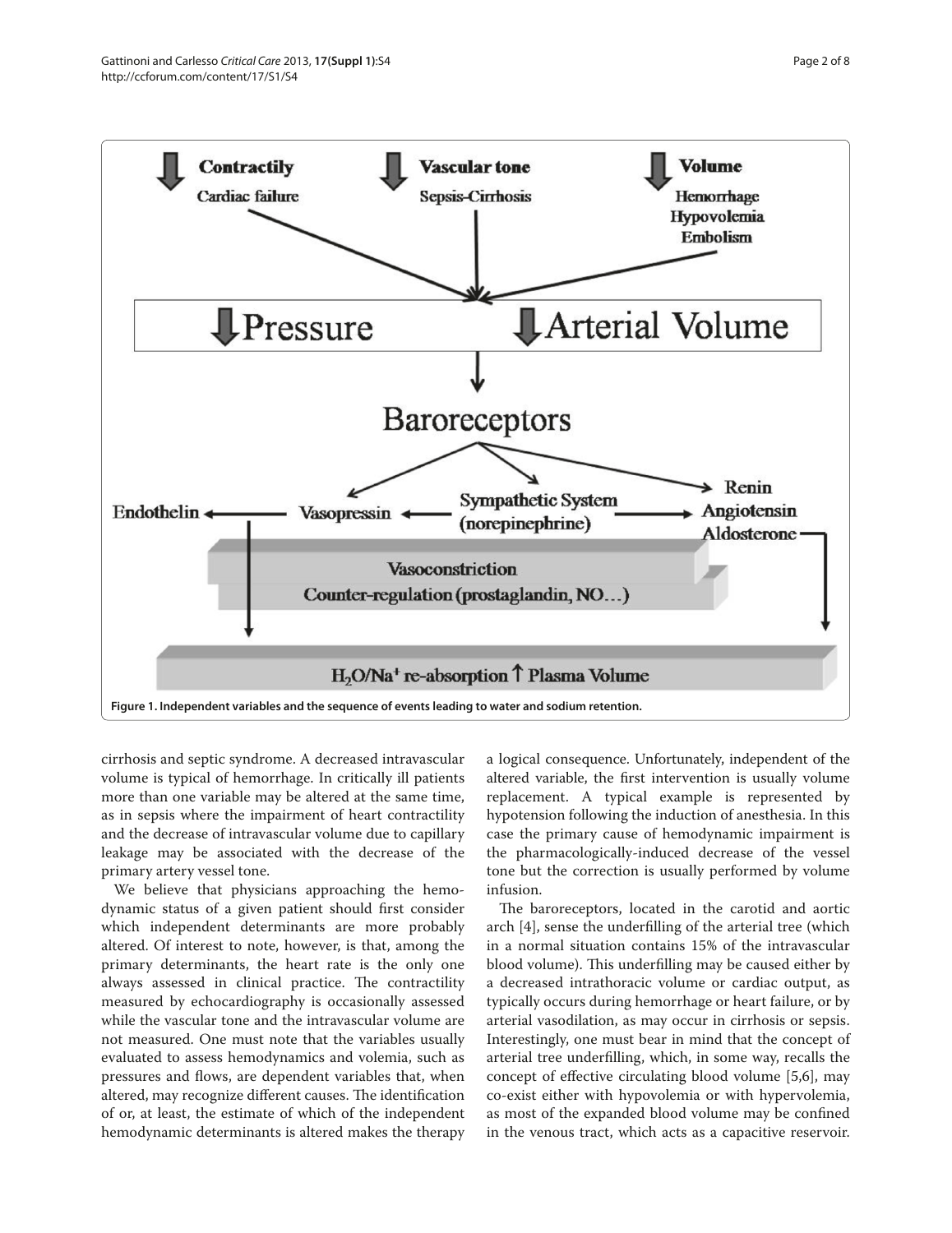Whatever the cause of the arterial tree underfilling, the body response is similar and primarily consists of activation, via baroreceptors, of the renin–angiotensin–aldosterone system and the nonosmotic release of vasopressin [7]. As shown in Figure 1 other factors may be activated, and a counter-regulation may occur. It is important, however, to realize that the primary body response is directed towards the integrity of the arterial circulation, by maximizing, through the kidneys, the reabsorption of salt and water, while increasing the arterial pressure. There are several elements in favor of this unifying hypothesis, as recently reviewed [7]. Here it is sufficient to say that different diseases or syndromes in which underfilling may occur, with or without plasma expansion, present increased renin, angiotensin and aldosterone levels as well as an increase of vasopressin (anti-diuretic hormone) despite a frequently associated hypo-osmolarity. In general, we believe that the hemodynamic problem and, possibly, the therapeutic interventions may be better understood if considered in this framework.

# **Normal hemodynamic, hemodynamic impairment and hemodynamic failure**

The concept of normal hemodynamics is not easy to define in critically ill patients. In general, we believe that hemodynamics is adequate when the oxygen delivery to the tissues is sufficient to maintain an aerobic metabolism. This may occur in critically ill patients at hemodynamic values greater than or lower than the values considered normal in healthy subjects at rest. As an example, in cases of decreased hemoglobin content and/ or its oxygen saturation, a frequent finding in the ICU, or if hypermetabolism is present, the cardiac output must be greater than normal to provide adequate oxygen transport. In contrast, when the metabolic requirements are reduced, as may occur in critically ill patients during deep sedation or paralysis, the aerobic metabolism may be satisfied with a hemodynamic set of values lower than those considered normal in healthy subjects. In other words, the normality of hemodynamics should not be judged considering the hemodynamic values *per se*, but instead the body response. When the body senses its hemodynamic set as adequate, the baroreceptors may be activated or not activated. If the easily measured variables such as heart rate, urinary output and sodium concentration in the urine remain in the range found in normal subjects, we may assume that the hemodynamics is normal and, obviously, adequate.

In the presence of abnormal hemodynamic values, either greater or lower than normal, the hemodynamics may be still adequate if it guarantees an aerobic metabolism. This metabolism is obtained by activating all of the homeostatic mechanisms described above. The hemodynamics then becomes inadequate (hemodynamic failure) only when signs of anaerobic metabolism appear, despite the full activation of the mechanisms normally operating to maintain homeostasis. The most recognizable and easy measurable output of such mechanisms are water and sodium retention [1] as judged at least 6 hours after withdrawal of diuretic therapy (too often misused in intensive care). This response, at least in the early phase, should not be confused with kidney failure. On the contrary, the response may be a sign of the maximal response of a normal kidney activated by the sympathetic system and subjected to vasopressin. What is not usually realized is the speed of the change in sodium urine concentration when the system is activated [8]. Figure 2, as an example, presents the electrolyte changes during controlled hemorrhage. As shown, the kidney reacts to the blood volume decrease by retaining sodium earlier than significant changes in mean arterial pressure may be detected.

If the underfilling is caused by decreased blood volume or cardiac output, the water and sodium retention is generally associated with an increased tissue oxygen extraction, as indicated by a decrease in central venous oxygen saturation  $(ScvO<sub>2</sub>)$ . This is, in our opinion, a reasonable surrogate of the mixed venous saturation [9,10]. We may express  $ScvO<sub>2</sub>$  as a function of its determinants according to the following formula:

$$
ScvO_2 = SaO_2 - (VO_2/Q) \times 1/Hb
$$

As shown, central venous saturation depends on the arterial oxygenation (SaO<sub>2</sub>), on the appropriate match between oxygen consumption/metabolic requirement  $({\rm VO}_{2})$  and on cardiac output (Q), as well as on the oxygen carrier (Hb). All determinants of oxygen transport, as well as the metabolic rate, may influence the central venous saturation, which is an extremely sensitive, although not specific, indicator of changes in respiratory function (SaO<sub>2</sub>), metabolism (VO<sub>2</sub>), cardiac output (Q) and oxygen carrier (Hb). The physiological meaning of  $\rm ScvO_{2}$  may also be expressed as:

$$
ScvO_2 = 1 - VO_2/DO_2
$$

This equation indicates that oxygen venous saturation reflects the residual amount of oxygen in the venous side after consumption  $(VO_2)$  of part of the oxygen delivered  $(DO<sub>2</sub>)$ . In normal conditions, at rest, the amount of oxygen extracted from the oxygen delivered is about 25% ( $VO_2/DO_2$ ). The  $ScvO_2$  is therefore around 75%. The arbitrary recommended threshold of  $\text{ScvO}_2$  used in several studies and in guidelines for sepsis treatment is 70% [11-14]. One must note, however, that  $ScvO_2$  lower than the threshold is not necessarily associated with anaerobic metabolism.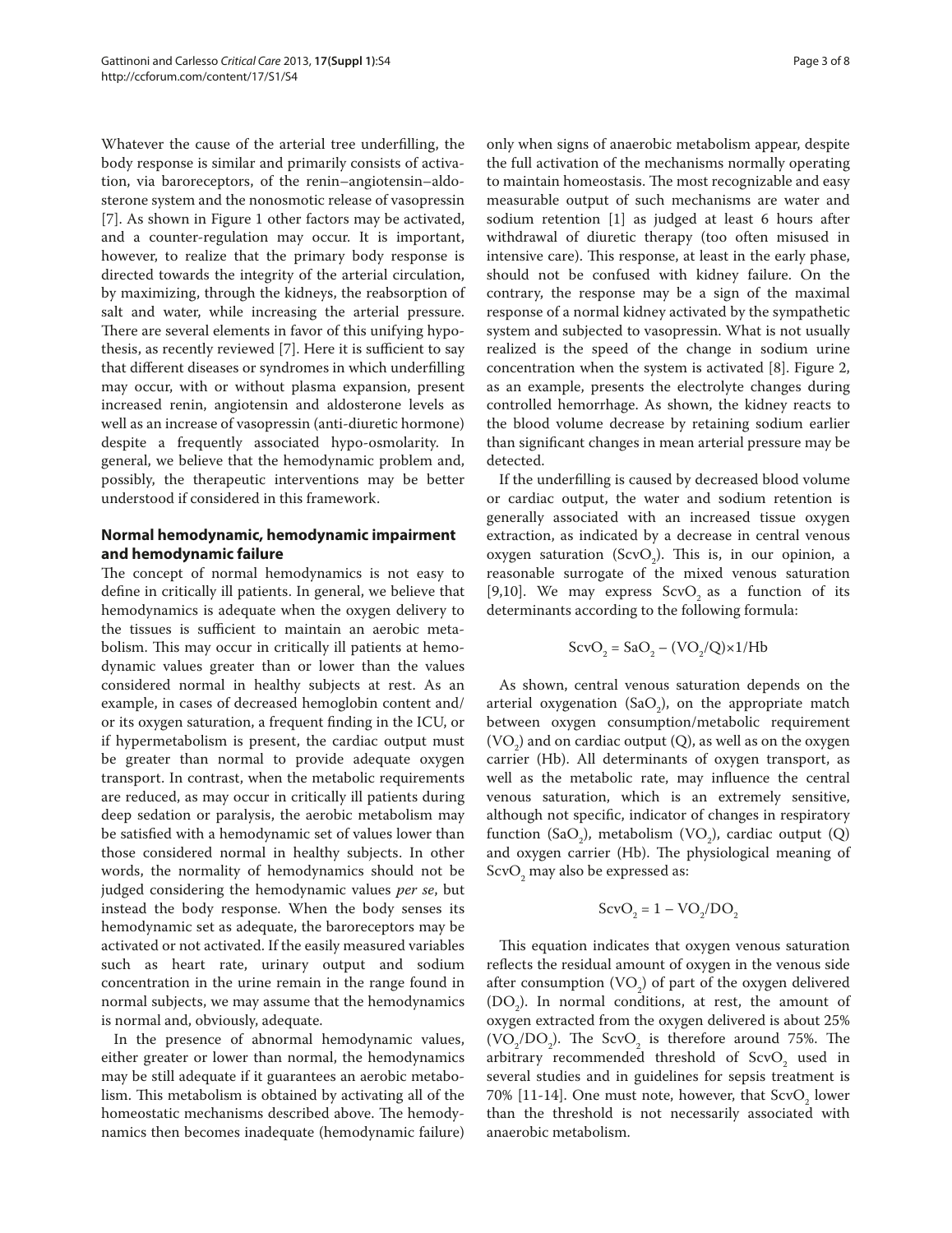

As an example in healthy subjects during physical exercise,  $\mathrm{ScvO}_{2}$  may decrease to 40% while maintaining aerobiosis, because in this condition cardiac output remarkably increases. The most frequent reason for a decrease in  $ScvO_2$  in the ICU is cardiac failure. In the framework of the unifying arterial tree underfilling hypothesis, the association between sodium/water retention and low  $\rm ScvO_{2}$  is a strong indicator of underfilling due to low flow and/or hypovolemia, as typically observed during heart failure, hemorrhage and dehydration. In contrast, when the underfilling is due to the arterial vasodilatation associated with volume expansion or elevated cardiac output, as in cirrhosis or in some phases of sepsis,  $\rm ScvO_{2}$  may be higher than 70 to 75%. Therefore, it is important to realize that even normal or higher than normal  $\rm ScvO_{2}$  may be associated with abnormalities of hemodynamics, as assessed by activation of the renin– angiotensin–aldo sterone system and vasopressin release. Considering water/sodium retention and hypo-ScvO<sub>2</sub> or hyper-Scv $\mathrm{O}_2$  together may therefore indicate whether the arterial tree underfilling is primarily due to low heart contractility/hypovolemia or vasodilatation, respectively.

Obviously this is an oversimplification of the problem, but we believe that this approach may provide a reasonable framework when considering the hemodynamic set in a given patient.

When all of the compensatory mechanisms are overcome, the hemodynamic failure is overt and its marker is the appearance of metabolic acidosis associated with increased plasma lactate concentration. We believe that the best approach to understand the relationship between metabolic acidosis and lactate in tissue hypoxia has been provided by Hochachka and Mommsen [15], who elegantly showed how lactate production and ATP hydrolysis are coupled and must be considered together. Here it is enough to say that the appearance of acidosis indicates the energy failure of a group of cells that, in the absence of correction, may result in cellular death after a few hours.

Figure 3 reports the impressive relationship between metabolic acidosis and mortality in a general population of critically ill patients. In contrast, elevated metabolic alkalosis, usually caused by diuretic therapy, is not associated with increased mortality. Beyond pH, several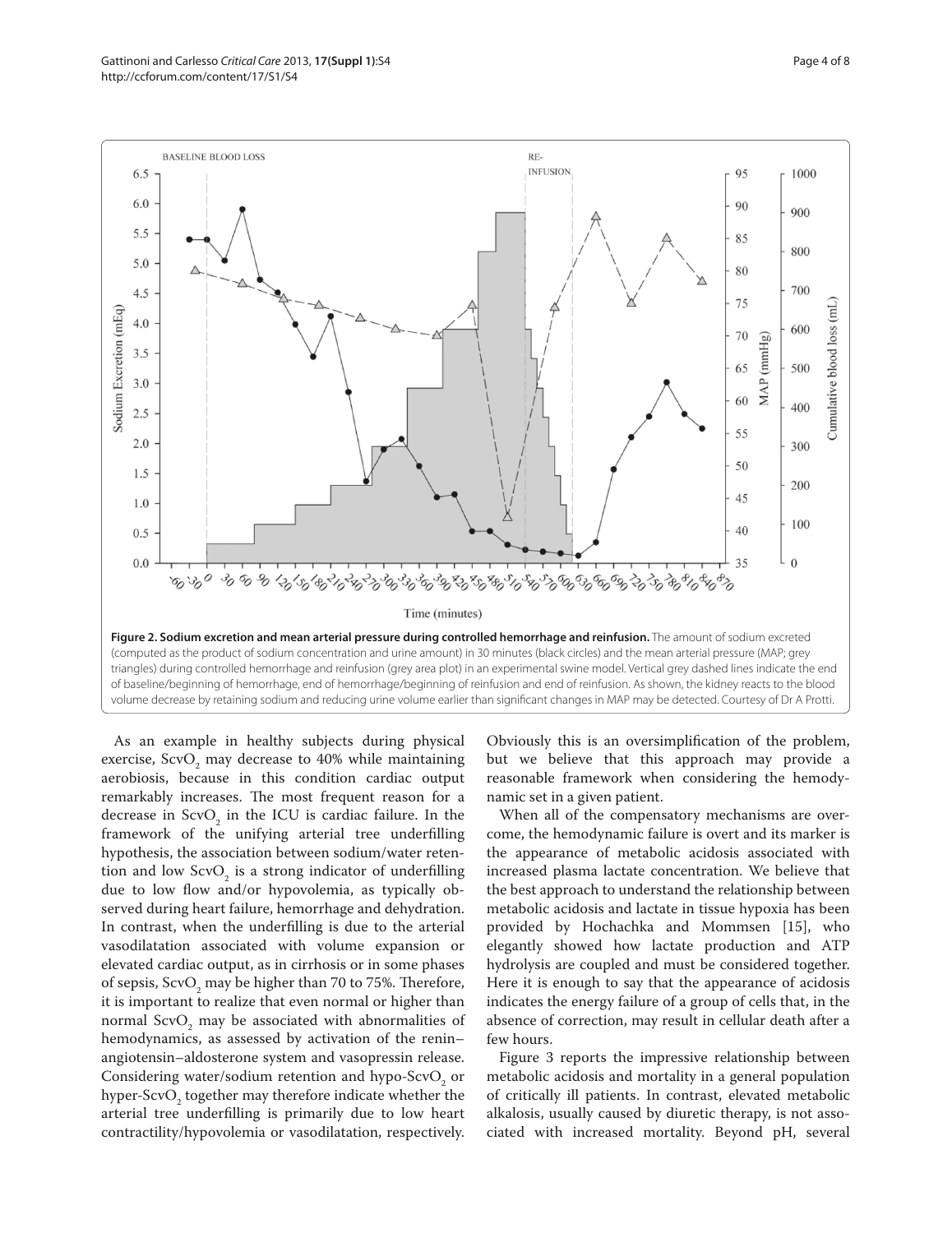approaches have been proposed to assess the hemodynamic failure [16,17], such as base excess, lactate, decreased strong ion difference (SID), increased anion gap, increased venous to arterial difference in partial pressure of carbon dioxide  $(PCO<sub>2</sub>)$  and its ratio to the arterial–venous oxygen content. All these variables, however, are just different facets of the same reality; that is, the perturbation of the acid–base equilibrium due to nonvolatile acid load, originating from suffering cells (lactate) or dead cells (intracellular strong acid content is higher than plasma content). In mammalians, when metabolic acidosis starts due to the hemodynamic failure, the time for correction is limited before irreversible mitochondrial damages and cell death occurs.

# **Treatment target**

The ultimate goal of the intervention on hemodynamics is to guarantee the maintenance of full aerobic metabolism. The hemodynamic correction may therefore be considered a symptomatic treatment allowing buying time for the cure of the underlying disease. According to Figure 1, the most rational therapy to correct the hemodynamic alterations should be addressed to the correction of the pathogenetic mechanisms; that is, heart contractility/rate, vascular tone or intravascular volume. In clinical practice, independent of the variable primarily altered, the first intervention is usually the volume replacement, according to the following sequence: first, volume; second, cardioactive drugs; and third, blood.

The most popular hemodynamic target, at least in sepsis, is to reach or maintain  $\rm ScvO_{_2}$  >70% [13,14]. This has been popularized by Rivers and colleagues' study [12], in which the septic patients at entry had baseline  $\rm ScvO_{2}$  <50%. Targeting  $\rm ScvO_{2}$  of 70%, Rivers and colleagues obtained a significant improvement of the survival rate. In contrast, in a previous study, we could not find any difference in outcome in the same kind of patients with a similar target [11]. The baseline  $\text{SvO}_2$  of these patients, however, was  $68\%$  – remarkably different from that in Rivers and colleagues' study. We also found that targeting  $\text{SvO}_2$  of 70% was analogous to target a cardiac index of  $2.5$  l/minute/m<sup>2</sup>. The most plausible explanation for the discrepancy between these studies is the time of intervention: earlier in Rivers and colleagues' study, in the emergency room; and later in our study, after admission to the ICU. However, one should note that all these studies focused on problems associated with a low  $\text{SvO}_2$  state, ignoring the possible hemodynamic derangements occurring in high SvO $_{_2}$  states.

# **Volume replacement**

### **Fluid challenge**

Volume replacement treatment requires assessment of the patient's intravascular volume status (cardiac preload)



and the likelihood of responsiveness (that is, increase the stroke volume) to a fluid challenge test. In fact, data suggest that about 50% of the critically ill patients positively respond to challenge tests [18-20]. Multiple tools have been suggested as indicators for fluid administration, most of them as predictors of response and as targets [21]. Clinical signs, such as thirst, skin turgor, blood pressure, urine output, and so forth, are unreliable indexes of intravascular volume status. Similarly, cardiac filling pressures (central venous pressure (CVP) and pulmonary artery occlusion pressure) that have been traditionally used to guide fluid management are poor predictors [22]. CVP has been used for over 40 years to guide fluid management, as an indicator of intravascular volume (values  $<$ 8 cm $H_2O$  indicate hemodynamic impairment), even though this relationship has not been proven. Other techniques, based on echocardiography, such as left ventricular end-diastolic area, or based on thermodilution, such as global end-diastolic volume index, gave unsatisfying results [18].

CVP has been used for decades as an indirect measure of left ventricle preload as it well approximates the right atrial pressure, the major determinant of right ventricle filling  $[23,24]$ . Moreover, changes in CVP in response to fluid challenge tests have been used to predict volume responsiveness (target 8 to 12  $\text{cm}H_2\text{O}$ ) [13]. However, there is increasing evidence that  $-$  due to a series of variables, such as venous tone, intrathoracic pressures, ventricular compliances and geometry variations, occurring in critically ill patients – the relationship between CVP and right ventricular end-diastolic volume is poor and that CVP (absolute or changes) does not correlate with volume responsiveness [19]. Similar problems were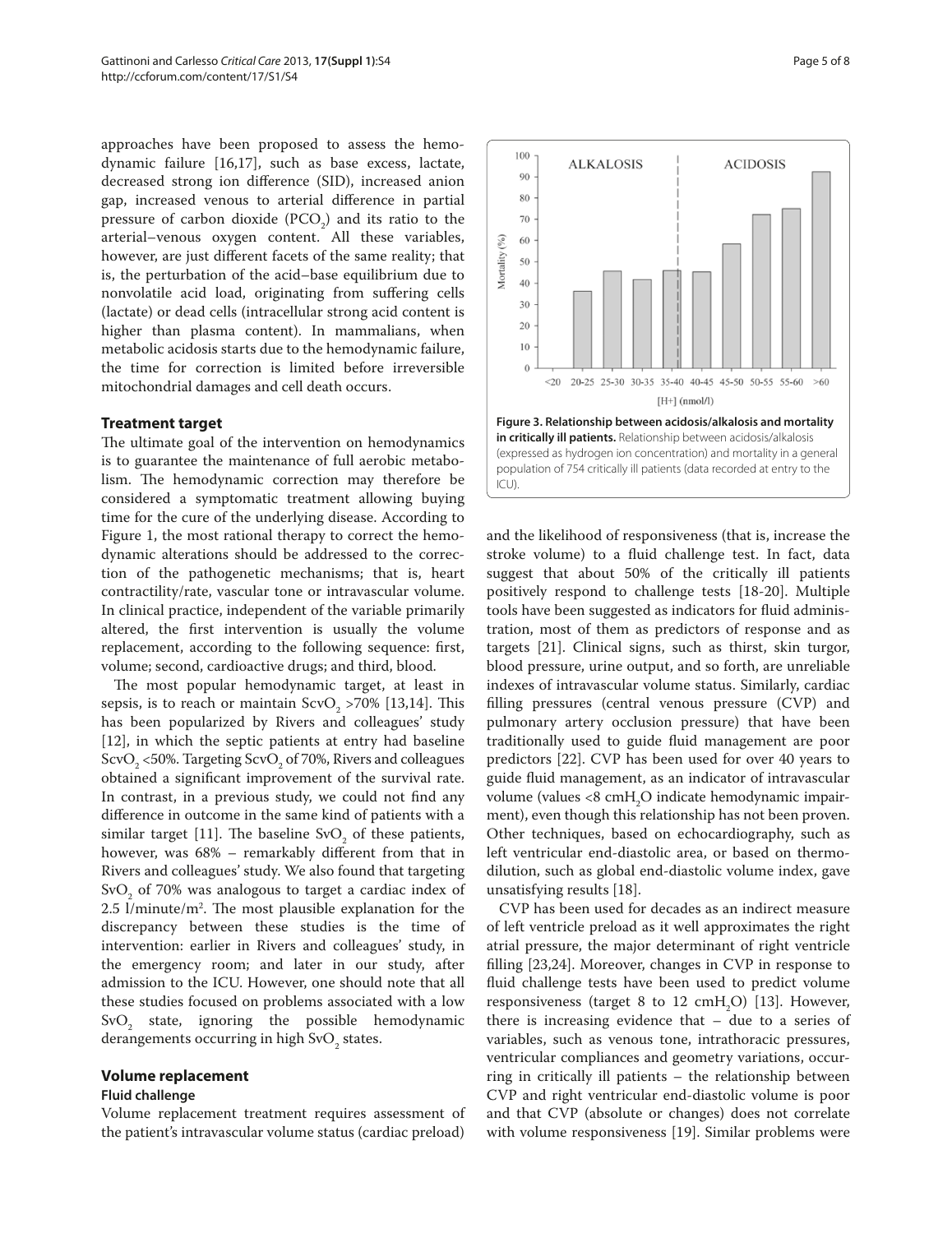encountered when referring to the pulmonary artery occlusion pressure [25,26].

During the past decades a number of dynamic tests have been used to dynamically monitor the changes in stroke volume after a maneuver that modifies venous return. These methods have been found more reliable and less invasive than static ones [24].

Heart–lung interaction during mechanical ventilation has been used to evaluate the variations in stroke volume, systolic pressure and pulse pressure. Pulse pressure variation estimated from the arterial waveform and stroke volume variations from pulse contour analysis and pulse oximeter plethysmographic waveform variations have been found to be reliable predictors of a positive response to challenge tests [20]. These hemodynamic effects are due to the cyclic increase/decrease of intrathoracic pressures during mechanical ventilation, affecting right and left ventricular preloads and afterloads. During insufflation, the increased intrathoracic pressures reduce right ventricular stroke volume and increase left ventricular stroke volume. After the blood pulmonary artery transit time (nearly two or three heart beats) even the left ventricular preload decreases with a consequent stroke volume decrease, which is at its minimum value during end expiration. A ventilation-induced change in left ventricle stroke volume of 12 to 13% has been reported highly predictive of volume responsiveness [20]. These methods, however, have some limitations, including the use of tidal volume normalized on ideal body weight >8 ml/kg and the absence of either spontaneous respiratory activity or arrhythmias [27].

Other dynamic tests have been proposed as reliable methods to assess volume replacement responsiveness. These include Doppler echocardiography to assess changes in aortic flow velocity and stroke volume [28,29] and changes in venocaval diameter during positive pressure ventilation estimated by echocardiography [30-33]. The end-expiratory occlusion test consists of the interruption of mechanical ventilation for 15 seconds to suppress the cyclic decrease of cardiac preload during insufflations. The procedure should increase cardiac preload, and an increase of 5% in cardiac output and arterial pulse pressure should predict fluid responsiveness [34]. Finally, passive leg raising has been proposed as an autotransfusion method independent of mechanical ventilation [35]. In conclusion, there is no gold standard clinically available to assess the volume status of the patient. However, the combined use of different methods may provide, in our opinion, an excellent assessment of the hemodynamic status.

## **Which fluid?**

Three kinds of fluids are available: crystalloids, artificial colloids and albumin. Although a definitive indication of the superiority of one fluid compared with the others is still not available, the data obtained in the last few years have provided, to different extents, some indications. In our opinion, however, discussion of the benefits/risks of the different solutions only applies when large volumes are infused in a relatively short time. Modest infusion, such as 1 to 1.5 l over 24 hours, is likely to be clinically irrelevant. We may roughly divide the effects of the infusion into two main arms: effects due to the volume of the infusion, independent of composition of the solution; and effects due to the quality of the infusion, dependent on the kind of and quantity of solutes present in the fluid replacement.

In critically ill patients, the most general indication for large-volume resuscitation is the refilling of the blood vessels (note that the volume infused is not necessarily proportionally distributed between the arterial and venous trees). Traditionally, we thought that to achieve the same intravascular volume the amount of crystalloids compared with colloids should be in a ratio of 3:1 [13,36]. The most recent large trials comparing colloids and crystalloids, however, indicate that this figure must be corrected – the ratio between crystalloids and colloids, to obtain the same effect, being around  $1.5:1$  [37-39].

The primary effect of volume is to alter the acid–base status of the blood. This effect becomes clinically relevant when the extracellular fluid dilution is in the order of 10% [40]. We investigated the genesis of acidosis induced by crystalloids in theory [41], *in vitro* [41,42]and *in vivo* [43]. In line with previous results [44-46], we found that dilutional acidosis occurs only when the three determinants of the acid–base status  $[47,48]$  – SID, PCO<sub>2</sub> and total protein content – are unevenly diluted. If these determinants are equally diluted, as during *in vitro* experiments, whatever the composition of the solution used to dilute the plasma (from distilled water to normal saline), the pH does not change if the system is closed because the relative proportions between the pH determinants, equally diluted, are unmodified. If the system *in vitro* is open (by tonometry) to restore the  $PCO_2$  to that before the dilution, acidosis occurs because the carbon dioxide (volatile acid load) content increases back to the predilution value while the SID and total protein content values remain diluted [41].

Finally, *in vivo*, the SID of the infused solution becomes a determinant to affect the acid–base status  $[43]$ . When the SID is lower than the baseline plasma bicarbonate concentration, such as during normal saline infusion, and  $PCO<sub>2</sub>$  is maintained constant, the pH decreases. If the SID of the infused solution is equal to the baseline plasma bicarbonate, acidosis does not develop. On the contrary, if the SID of the infused solution is greater than the baseline plasma bicarbonate concentration, the pH tends to increase  $[42,43]$ . The main risks of large crystalloid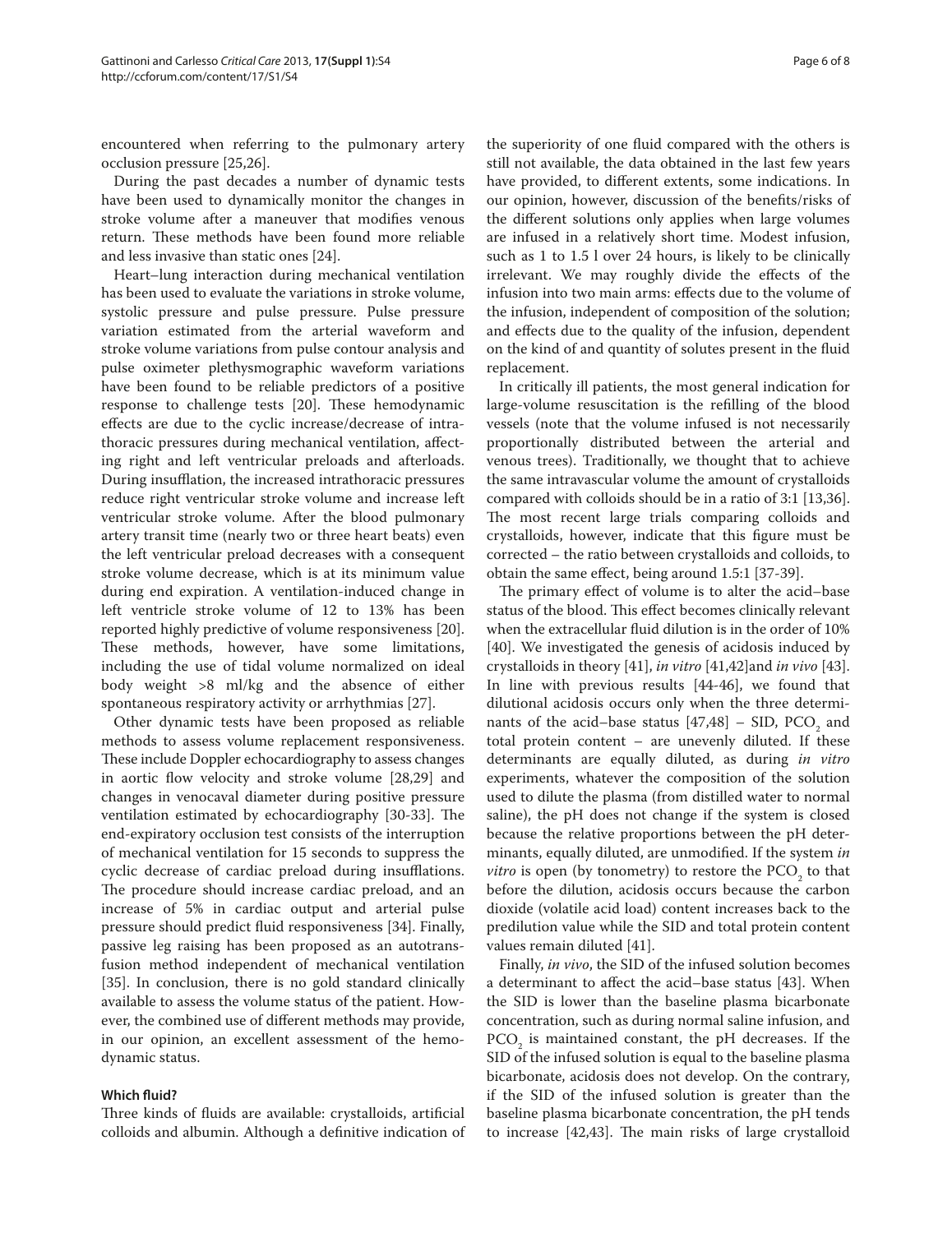infusion are therefore edema diffused to the various organs [49] and disturbances of the acid–base equilibrium  $[40,50,51]$ , depending on the electrolyte composition. With this background, normal saline is the worst approach for large-volume resuscitation; in fact, with the SID of the solution being equal to 0, acidosis is unavoidable. Moreover, the chloride load and the relatively high osmolarity may increase the burden of the kidney with chloride-dependent constriction of the afferent arterioles [52,53].

#### **Abbreviations**

CVP, central venous pressure;  $PCO_{2'}$  partial pressure of carbon dioxide; SID, strong ion difference; ScvO<sub>2</sub>, central venous oxygen saturation.

#### **Competing interests**

The authors declare that they have no competing interests.

#### **Author details**

1 Dipartimento di Anestesia, Rianimazione (Intensiva e Subintensiva) e Terapia del Dolore, Fondazione IRCCS Ca' Granda – Ospedale Maggiore Policlinico, Via Francesco Sforza 35, 20122 Milan, Italy. <sup>2</sup>Dipartimento di Fisiopatologia Medico-Chirurgica e dei Trapianti, Università degli Studi di Milano, via Francesco Sforza 35, 20122 Milano, Italy.

#### **Declarations**

This article has been published as part of Critical Care Volume 17 Suppl 1, 2013: Future of Critical Care Medicine. The supplement was proposed by Fresenius Kabi based on presentations from the 'Future of critical care medicine (FCCM) 2012: Today's practice and a look to the future' symposium. Articles were commissioned by the journal, were independently prepared by the authors and have been peer reviewed by the journal. Publication of the supplement was supported by Fresenius Kabi.

#### Published: 12 March 2013

#### **References**

- 1. Schrier RW: Body fluid volume regulation in health and disease: a unifying hypothesis. Ann Intern Med 1990, 113:155-159.
- Schrier RW, Humphreys MH: Factors involved in antinatriuretic effects of acute constriction of the thoracic and abdominal inferior vena cava. Circ Res 1971, 29:479-489.
- Bichet DG, Kortas C, Mettauer B, Manzini C, Marc-Aurele J, Rouleau JL, Schrier RW: Modulation of plasma and platelet vasopressin by cardiac function in patients with heart failure. Kidney Int 1986, 29:1188-1196.
- 4. Berl T, Cadnapaphornchai P, Harbottle JA, Schrier RW: Mechanism of suppression of vasopressin during alpha-adrenergic stimulation with norepinephrine. J Clin Invest 1974, 53:219-227.
- 5. PETERS JP: The role of sodium in the production of edema. N Engl J Med 1948, 239:353-362.
- 6. Rose BD: Regulation of the effective circulating volume. In Clinical Physiology of Acid–Base and Electrolyte Disorders. 3rd edition. New York: Mc Graw Hill; 1989:225-247.
- 7. Schrier RW, Niederberger M: Paradoxes of body fluid volume regulation in health and disease. A unifying hypothesis. West J Med 1994, 161:393-408.
- 8. Caironi P, Langer T, Taccone P, Bruzzone P, De Chiara S, Vagginelli F, Caspani L, Marenghi C, Gattinoni L: Kidney instant monitoring (K.IN.G): a new analyzer to monitor kidney function. Minerva Anestesiol 2010, 76:316-324.
- 9. Reinhart K, Rudolph T, Bredle DL, Hannemann L, Cain SM: Comparison of central-venous to mixed-venous oxygen saturation during changes in oxygen supply/demand. Chest 1989, 95:1216-1221.
- 10. Bloos F, Reinhart K: Venous oximetry. Intensive Care Med 2005, 31:911-913.
- 11. Gattinoni L, Brazzi L, Pelosi P, Latini R, Tognoni G, Pesenti A, Fumagalli R: A trial of goal-oriented hemodynamic therapy in critically ill patients. SvO<sub>2</sub> Collaborative Group. N Engl J Med 1995, 333:1025-1032.
- 12. Rivers E, Nguyen B, Havstad S, Ressler J, Muzzin A, Knoblich B, Peterson E, Tomlanovich M: Early goal-directed therapy in the treatment of severe sepsis and septic shock. N Engl J Med 2001, 345:1368-1377.
- Angus DC, Brun-Buisson C, Beale R, et al.: Surviving Sepsis Campaign: international guidelines for management of severe sepsis and septic shock: 2008. Intensive Care Med 2008, 34:17-60.
- 14. Levy MM, Dellinger RP, Townsend SR, Linde-Zwirble WT, Marshall JC, Bion J, Schorr C, Artigas A, Ramsay G, Beale R, Parker MM, Gerlach H, Reinhart K, Silva E, Harvey M, Regan S, Angus DC: The Surviving Sepsis Campaign: results of an international guideline-based performance improvement program targeting severe sepsis. Intensive Care Med 2010, 36:222-231.
- 15. Hochachka PW, Mommsen TP: Protons and anaerobiosis. Science 1983, 219:1391-1397.
- 16. Weil MH: Defining hemodynamic instability. In Functional Hemodynamic Monitoring. Edited by Edited by Vincent JL. Berlin: Springer Verlag; 2004:9-17.
- 17. Garcia X, Pinsky MR: Clinical applicability of functional hemodynamic monitoring. Ann Intensive Care 2011, 1:35.
- 18. Michard F, Teboul JL: Predicting fluid responsiveness in ICU patients: a critical analysis of the evidence. Chest 2002, 121:2000-2008.
- 19. Marik PE, Baram M, Vahid B: Does central venous pressure predict fluid responsiveness? A systematic review of the literature and the tale of seven mares. Chest 2008, 134:172-178.
- 20. Marik PE, Cavallazzi R, Vasu T, Hirani A: Dynamic changes in arterial waveform derived variables and fluid responsiveness in mechanically ventilated patients: a systematic review of the literature. Crit Care Med 2009, 37:2642-2647.
- 21. Vincent JL, Weil MH: Fluid challenge revisited. Crit Care Med 2006, 34:1333-1337.
- 22. Osman D, Ridel C, Ray P, Monnet X, Anguel N, Richard C, Teboul JL: Cardiac filling pressures are not appropriate to predict hemodynamic response to volume challenge. Crit Care Med 2007, 35:64-68.
- 23. Weil MH, Shubin H: The 'VIP' approach to the bedside management of shock. JAMA 1969, 207:337-340.
- 24. Marik PE, Monnet X, Teboul JL: Hemodynamic parameters to guide fluid therapy. Ann Intensive Care 2011, 1:1.
- 25. Pinsky MR: Clinical significance of pulmonary artery occlusion pressure. Intensive Care Med 2003, 29:175-178.
- 26. Kumar A, Anel R, Bunnell E, Habet K, Zanotti S, Marshall S, Neumann A, Ali A, Cheang M, Kavinsky C, Parrillo JE: Pulmonary artery occlusion pressure and central venous pressure fail to predict ventricular filling volume, cardiac performance, or the response to volume infusion in normal subjects. Crit Care Med 2004, 32:691-699.
- 27. Cannesson M, Aboy M, Hofer CK, Rehman M: Pulse pressure variation: where are we today? J Clin Monit Comput 2011, 25:45-56.
- 28. Feissel M, Michard F, Mangin I, Ruyer O, Faller JP, Teboul JL: Respiratory changes in aortic blood velocity as an indicator of fluid responsiveness in ventilated patients with septic shock. Chest 2001, 119:867-873.
- 29. Monnet X, Rienzo M, Osman D, Anguel N, Richard C, Pinsky MR, Teboul JL: Esophageal Doppler monitoring predicts fluid responsiveness in critically ill ventilated patients. Intensive Care Med 2005, 31:1195-1201.
- 30. Barbier C, Loubieres Y, Schmit C, Hayon J, Ricome JL, Jardin F, Vieillard-Baron A: Respiratory changes in inferior vena cava diameter are helpful in predicting fluid responsiveness in ventilated septic patients. Intensive Care Med 2004, 30:1740-1746.
- 31. Feissel M, Michard F, Faller JP, Teboul JL: The respiratory variation in inferior vena cava diameter as a guide to fluid therapy. Intensive Care Med 2004, 30:1834-1837.
- 32. Vieillard-Baron A, Augarde R, Prin S, Page B, Beauchet A, Jardin F: Influence of superior vena caval zone condition on cyclic changes in right ventricular outflow during respiratory support. Anesthesiology 2001, 95:1083-1088.
- 33. Vieillard-Baron A, Chergui K, Rabiller A, Peyrouset O, Page B, Beauchet A, Jardin F: Superior vena caval collapsibility as a gauge of volume status in ventilated septic patients. Intensive Care Med 2004, 30:1734-1739.
- 34. Monnet X, Osman D, Ridel C, Lamia B, Richard C, Teboul JL: Predicting volume responsiveness by using the end-expiratory occlusion in mechanically ventilated intensive care unit patients. Crit Care Med 2009, 37:951-956.
- 35. Cavallaro F, Sandroni C, Marano C, La Torre G, Mannocci A, De Waure C, Bello G, Maviglia R, Antonelli M: Diagnostic accuracy of passive leg raising for prediction of fluid responsiveness in adults: systematic review and metaanalysis of clinical studies. Intensive Care Med 2010, 36:1475-1483.
- 36. Puyana JC: Resuscitation of hypovolemic shock. In Textbook of Critical Care. 5th edition. Edited by Edited by Fink M, Abraham E, Vincent JL, Kochanek PM.